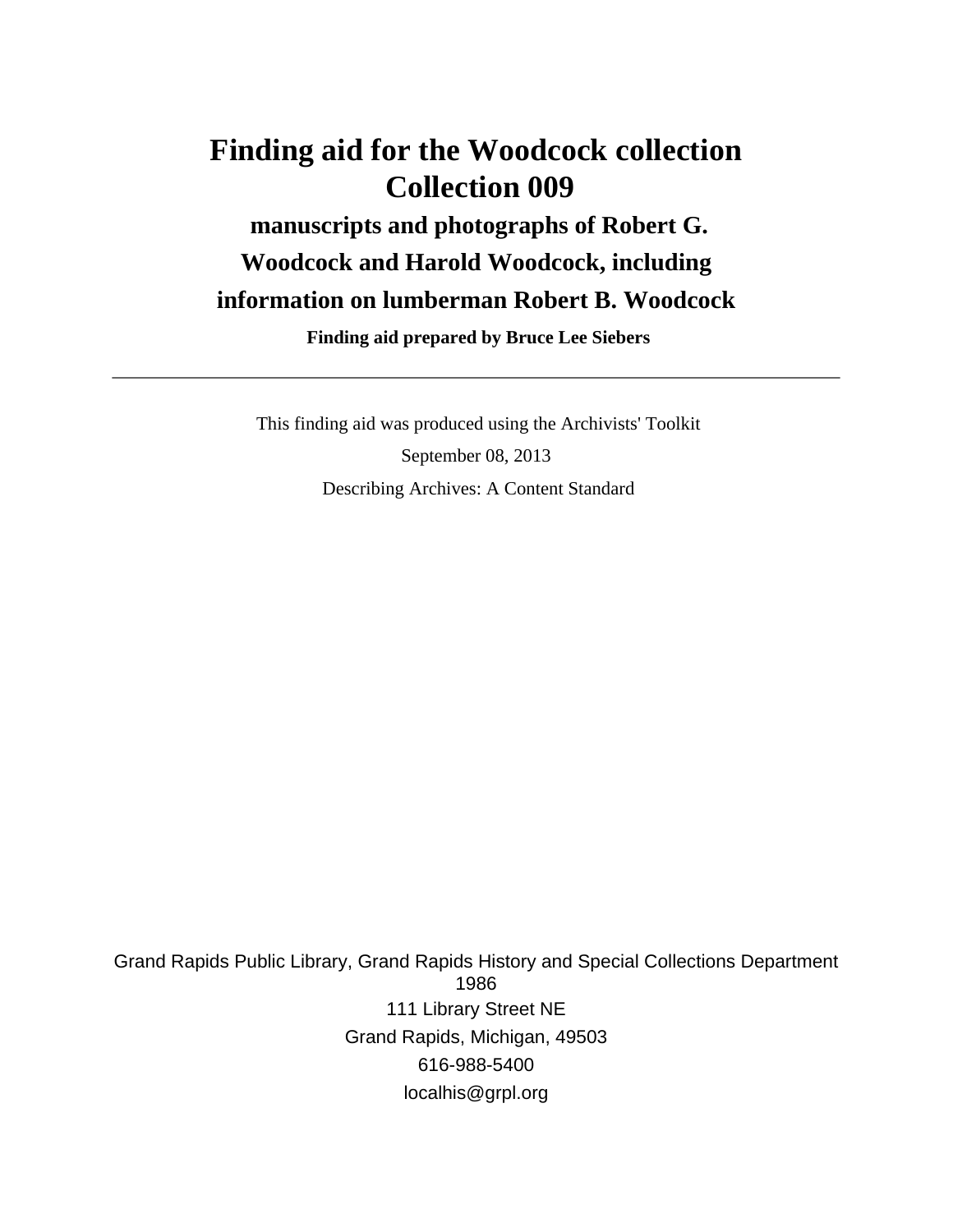# **Table of Contents**

l,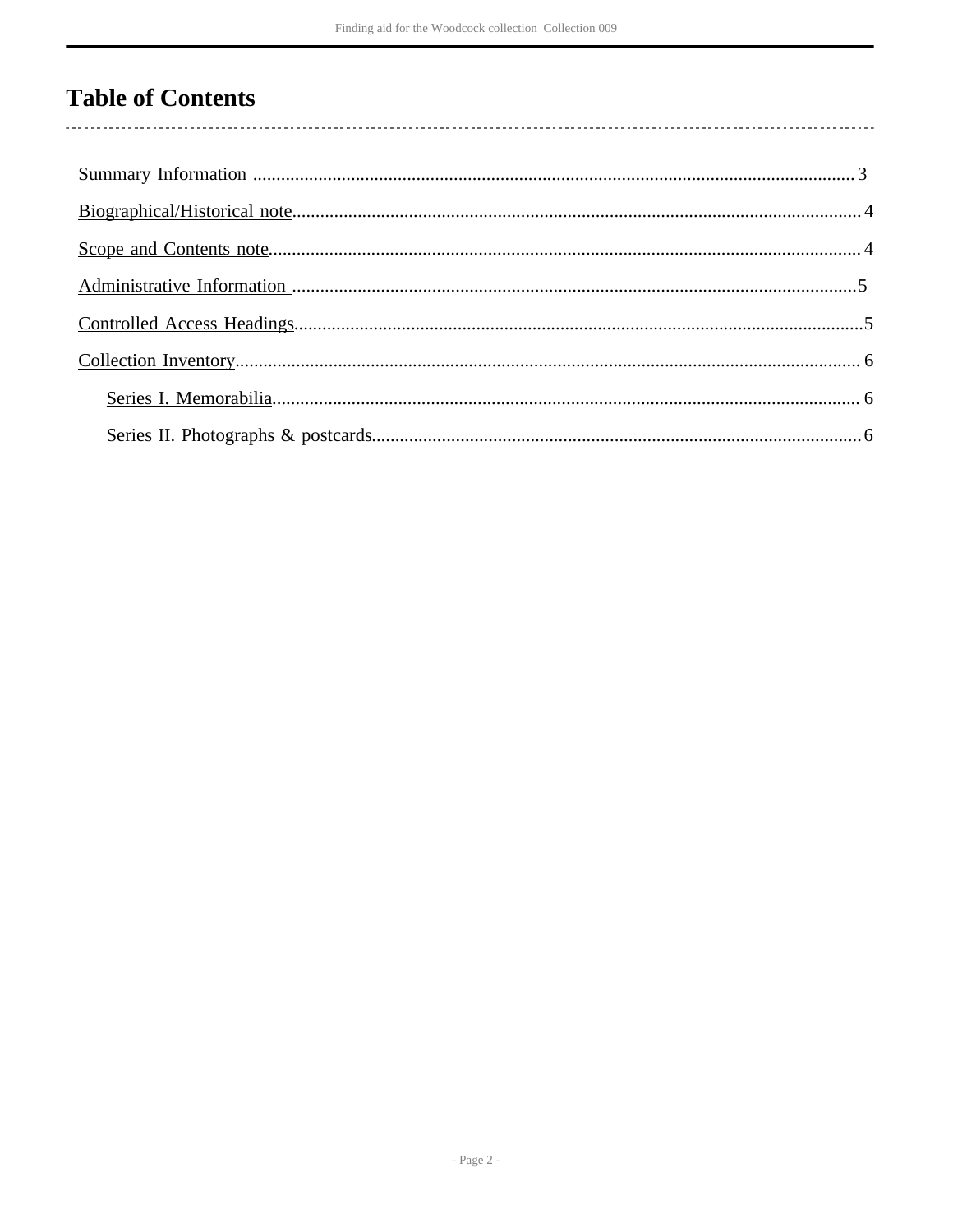# <span id="page-2-0"></span>**Summary Information**

| <b>Repository</b> | Grand Rapids Public Library, Grand Rapids History and Special<br><b>Collections Department</b>                                                                                                                                                                                                                                                                                                                                                                                                                                                                                                                                                                                             |
|-------------------|--------------------------------------------------------------------------------------------------------------------------------------------------------------------------------------------------------------------------------------------------------------------------------------------------------------------------------------------------------------------------------------------------------------------------------------------------------------------------------------------------------------------------------------------------------------------------------------------------------------------------------------------------------------------------------------------|
| <b>Title</b>      | Woodcock collection                                                                                                                                                                                                                                                                                                                                                                                                                                                                                                                                                                                                                                                                        |
| Date [inclusive]  | 1917-1919                                                                                                                                                                                                                                                                                                                                                                                                                                                                                                                                                                                                                                                                                  |
| <b>Extent</b>     | 0.5 Linear feet Two folders                                                                                                                                                                                                                                                                                                                                                                                                                                                                                                                                                                                                                                                                |
| Language          | English                                                                                                                                                                                                                                                                                                                                                                                                                                                                                                                                                                                                                                                                                    |
| <b>Abstract</b>   | The Manuscripts and Photographs of Robert G. Woodcock and Harold<br>Woodcock is a small collection of only two folders. Robert G. and<br>Harold B. Woodcock were the sons of Robert B. Woodcock, a pioneer<br>West Michigan lumberman. The material primarily documents Harold's<br>participation in World War I, as part of the 32nd Division of the 3rd<br>Army. Included is a brief history of The Thirty Second Division :<br>American Expeditionary Forces, 1917-1919, distributed by the YMCA,<br>as well as programs and color sketch maps. Also found are images of<br>Harold Woodcock at Camp MacArthur in Waco, Texas. Items on the USS<br>Virginia transport ship are included. |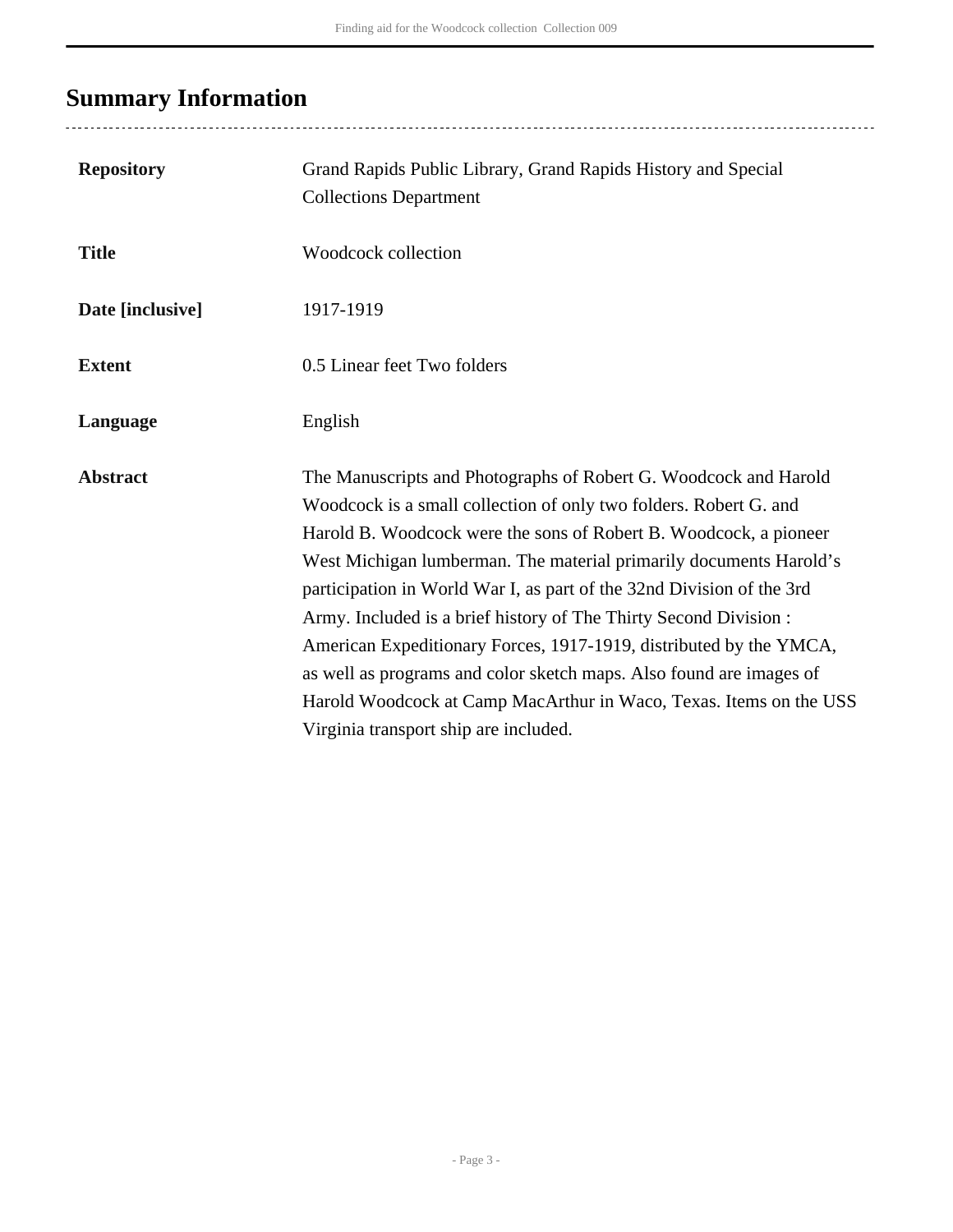## <span id="page-3-0"></span>**Biographical/Historical note**

Robert B. Woodcock was a pioneer West Michigan lumberman and one of the organizers and early directors of the Michigan Trust Company. He was a partner, superintendent and general manager in the lumbering business of the late Lewis H. Withey, and was the first president of the Michigan Trust Company.

Woodcock, son of Christmas Woodcock, was born in Yarmouth, England in March, 1838; died in Grand Rapids on October 6, 1898. His family emigrated to Oswego County, New York in the year 1845. He worked for a time as superintendent of construction upon the Erie Canal. In 1853 he came to Grand Rapids, and in 1855 went to the southern states, remaining there until the beginning of the Civil War in 1861, when he returned. He worked by the month for W. H. Withey for several years, and after his death purchased his stock of lumber. In 1867 he went into partnership with Lewis H. Withey in the lumber business, with an office in the rear of the National Hotel. In the same year they purchased the W. H. Withey sawmill, with 600 acres of timberland. In addition, they operated a water mill in Alpine and in 1861 bought a water mill on Canal Street. In 1882 he went out of active business; and devoted his attention to his work as one of the directors of the real estate interests of the Michigan Trust Company. The other directors were: Freeman Godfrey, John L. Shaw, William T. Powers, Adolph Leitelt, William Widdicomb, and James K. Johnston. In addition, he became involved in local politics. In 1871 he was a member on the Board of Education. In 1872 he was an alderman under Mayor Julius Houseman, and in 1876 he was an alderman under Mayor Peter R. L. Pierce.

His social connections were all with his family. Mrs. Anna Woodcock, his second wife, was known for her interest in the work of St. James Home, the Little Sisters of the Poor and St. Mary's and Butterworth Hospitals, and was active in St. Andrew's Cathedral Parish. Anna and Robert had two sons Robert G. and Harold B. Harold was a member of the 32nd Division of the American Expeditionary Forces during World War I.

### <span id="page-3-1"></span>**Scope and Contents note**

Contains the manuscripts and photographs related to Harold Woodcock, and perhaps Robert G. Woodcock, in two folders. Basically, the collection covers a time span from 1917 to 1919.

The collection consists of two series, memorabilia and photographs. It is most valuable in tracing the history of the 32nd division of the A.E.F. during World War I, and in tracing the German line on the Western Front.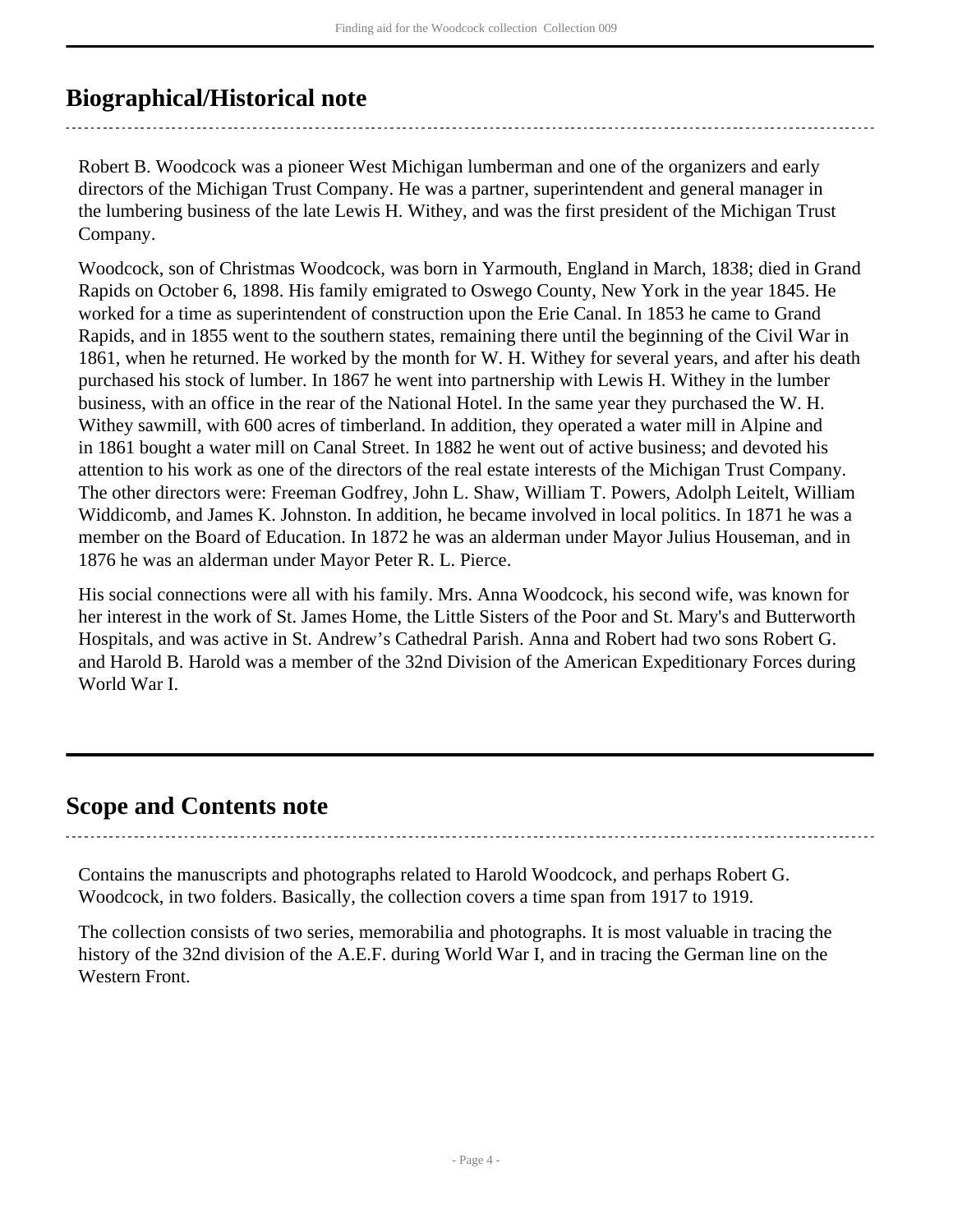## <span id="page-4-0"></span>**Administrative Information**

### **Publication Information**

Grand Rapids Public Library, Grand Rapids History and Special Collections Department 1986

### **Immediate Source of Acquisition note**

Donor information for this collection is unknown.

### <span id="page-4-1"></span>**Controlled Access Headings**

### **Geographic Name(s)**

• Grand Rapids (Mich.) -- History

### **Personal Name(s)**

• Woodcock, Harold B

### **Subject(s)**

• World War, 1914-1918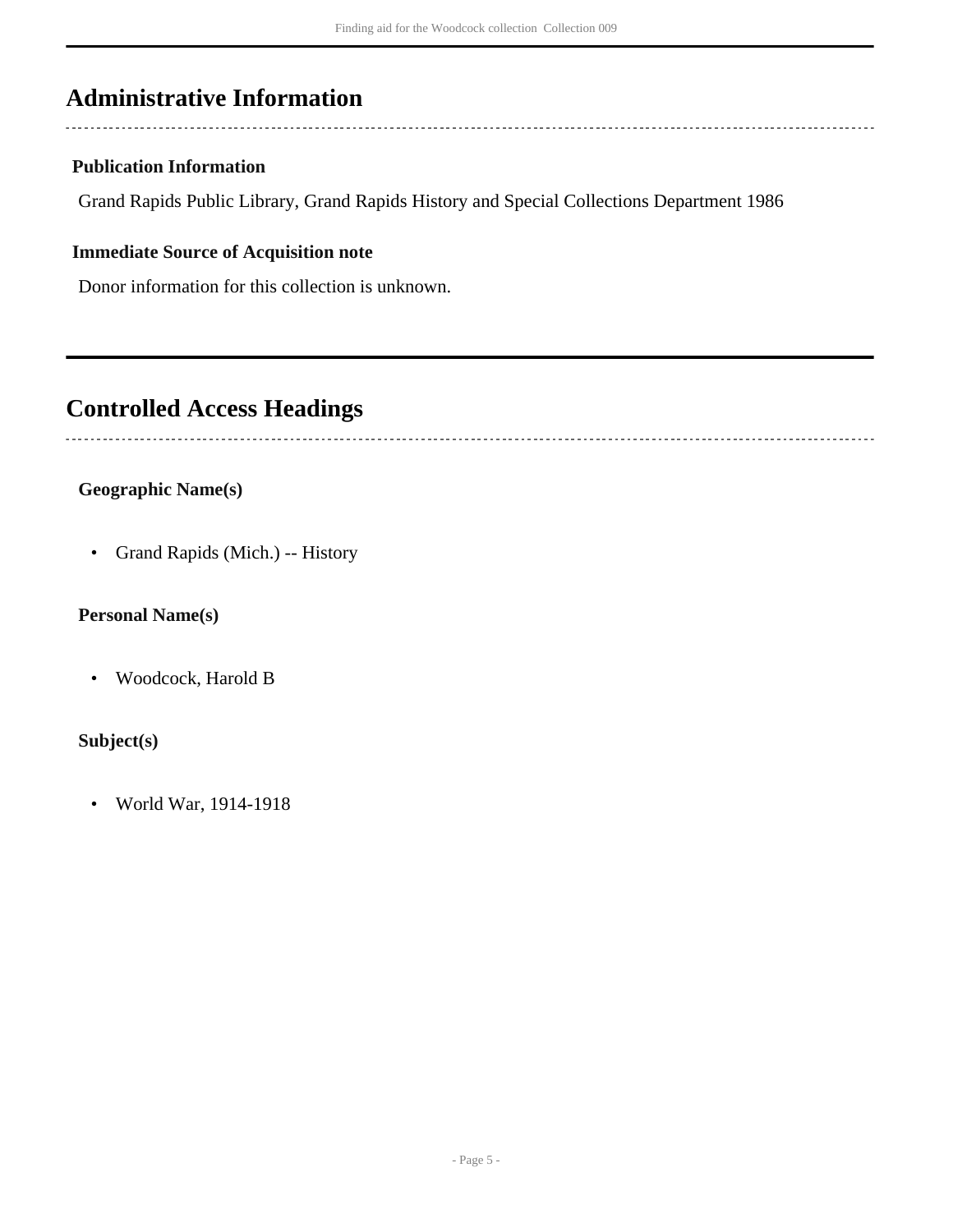## <span id="page-5-0"></span>**Collection Inventory**

#### <span id="page-5-1"></span>**Series I. Memorabilia 1917-1919**

#### **Scope and Contents note**

Pamphlets, sketches, and a postcard (move in Folder 2 with other images & postcards) portraying the history of the Thirty Second Division of the American Expeditionary Forces, and the German line on the Western Front. No arrangement.

<span id="page-5-2"></span>

|                                                                                                                             | <b>Box</b>   | <b>Folder</b> |
|-----------------------------------------------------------------------------------------------------------------------------|--------------|---------------|
| The Thirty Second Division: American Expeditionary Forces, 1917-1919                                                        | $\mathbf{1}$ |               |
| USS Virginia. Transport Trip No. 4. May 7-May 21, 1919                                                                      | $\mathbf{1}$ | 1             |
| Ambulance Company 125, Christmas Dinner, 1917                                                                               | $\mathbf{1}$ | 1             |
| The Bar-Red-Arrow (Bar Red Arrow) Printed by G-2-C 3rd Army. [flyer<br>w maps]                                              | 1            |               |
| Sketch Showing points in German line which were pierced by the Red<br>Arrow of the 32nd Division. Printed by G-2-C 3rd Army | $\mathbf{1}$ | $\mathbf{1}$  |
| Series II. Photographs & postcards                                                                                          |              |               |
| <b>Scope and Contents note</b>                                                                                              |              |               |